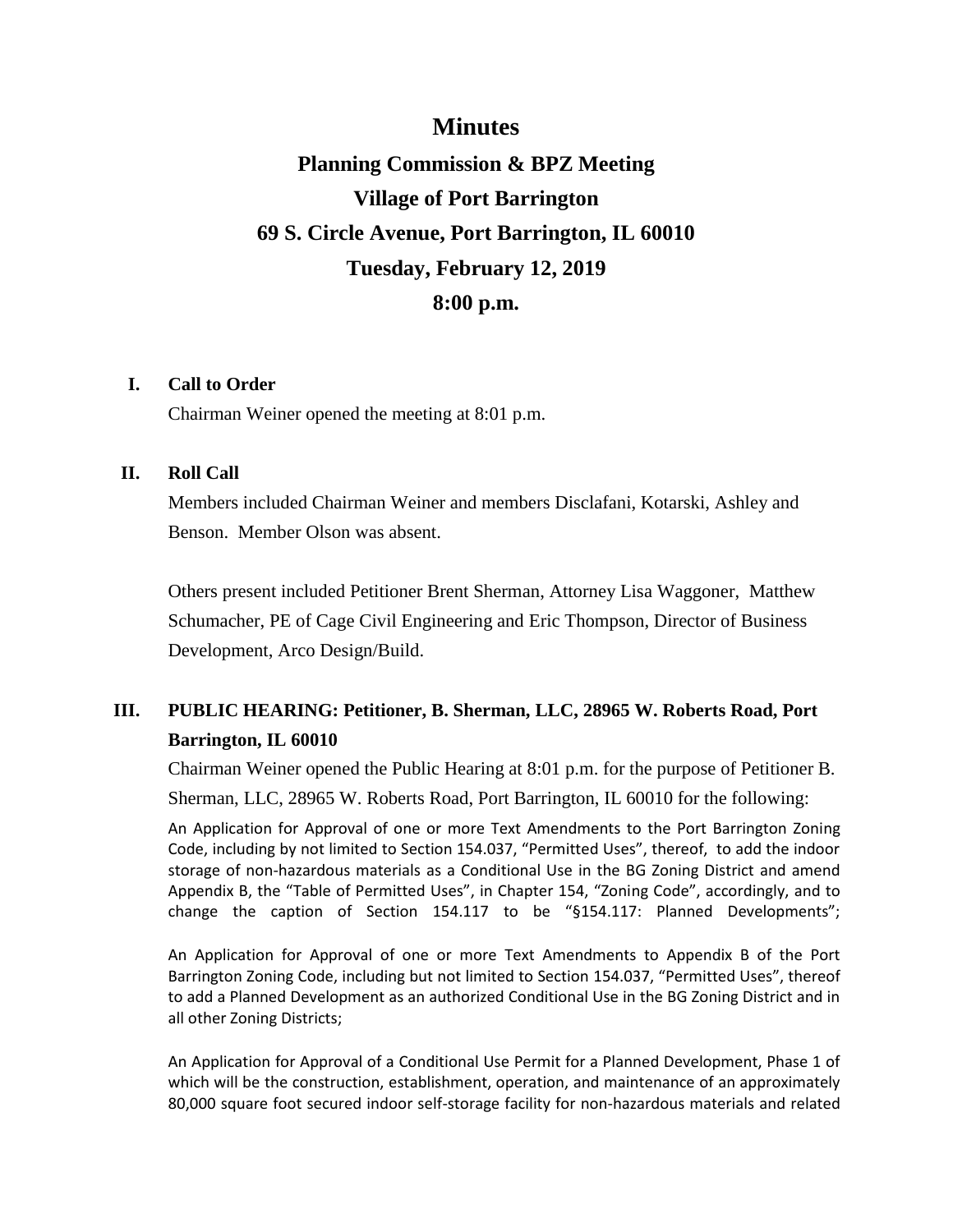stormwater management facilities, and Phase 2 of which will be the construction, establishment, operation, and maintenance of a an approximately 4,000 square foot retail space in a separate building with a separate parking area, and related underground utilities all in in the BG Zoning District; and

An Application for Approval of a Conditional Use Permit for the construction, establishment, operation, and maintenance of an approximately 80,000 square foot secured indoor self-storage facility for non-hazardous materials and related stormwater management facilities in the BG Zoning District on a parcel of land totaling approximately 8.98 acres, more or less, within the corporate limits of the Village of Port Barrington.

Chairman Weiner noted that the Notice for the public hearing was published in a timely manner.

Attorney Waggoner was present on behalf of the Petitioner and explained the applications for requested for text amendments and approval of a condition use permit for a Planned Development, Phase 1 of the construction, establishment, operation, and maintenance of an approximately 80,000 square foot secured indoor self-storage.

Petitioner Brent Shermann explained his ownership of the property and indicated he had a feasibility study conducted for this use. Petitioner Shermann noted that he was asked by the Village President to include retail on the property. Petitioner Shermann noted that this use would not create high volume traffic according to the feasibility study. Petitioner Shermann noted that he used two companies that specialize in closed storage buildings.

Attorney Waggoner noted the following as Exhibit #1 Master Architect Plan P100

Eric Thompson of Arco Design/Build explained the presented Exhibit #1. Mr. Thompson noted that the first phase would be the 80,000 square foot. The second phase would be 4,000 square feet. Mr. Thompson noted there would be a berm on the neighboring side of the property. The hours of the facility would be 8am to 7pm, but not 24 hour access.

Petitioner Shermann noted the units would be drive in self storage with loading zone off Roberts Road. It was noted that there would not be any fencing around the facility. Member Disclafani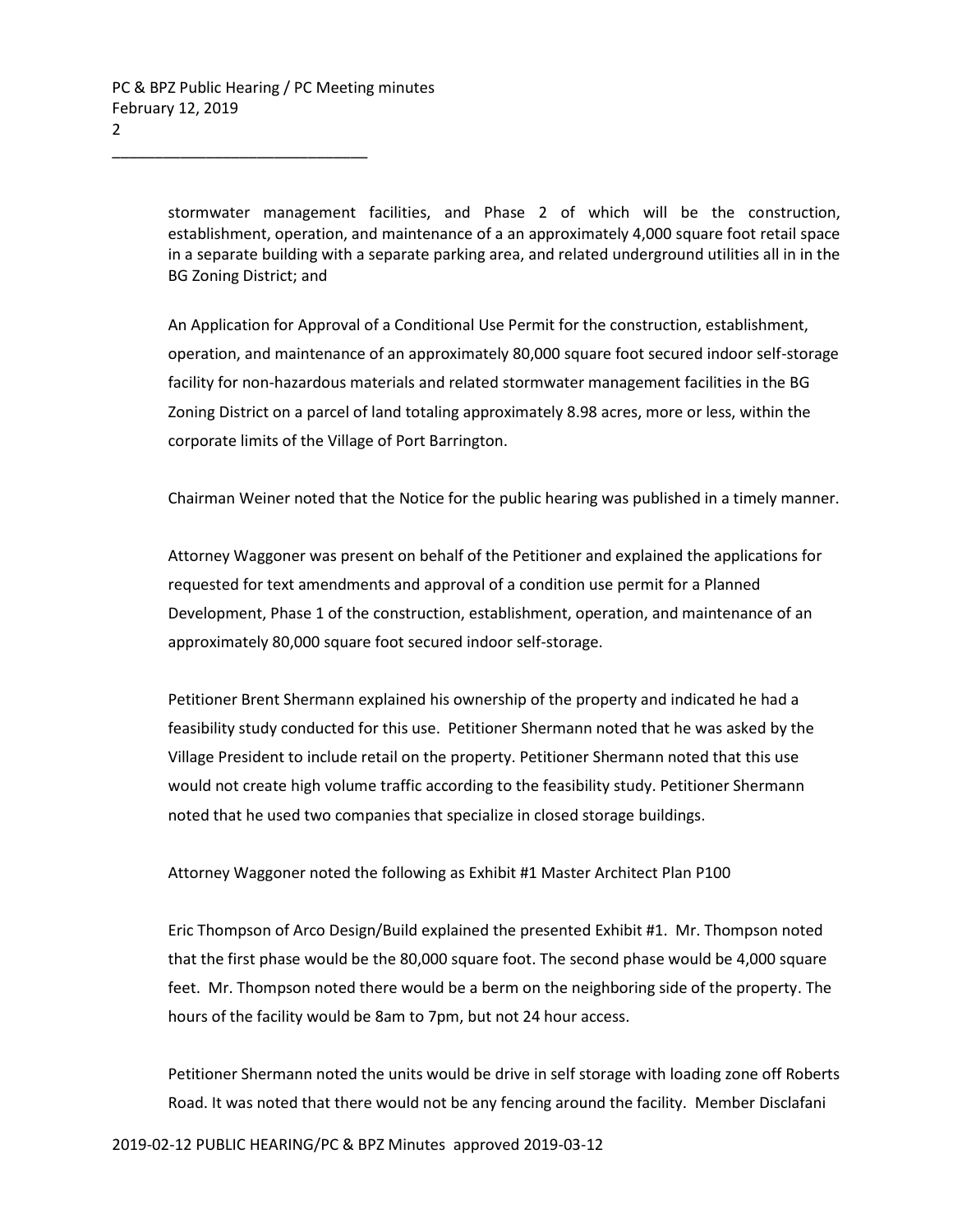asked if the entrance could handle a box truck. It was noted that the entrance could handle a box truck.

Chairman Weiner asked if there is enough parking. Petitioner Shermann noted that land could be banked for parking or will become just green space.

It was noted that the largest unit is 10x20 and size ranged from 5x5.

Chairman Weiner briefly asked about landscaping. It was noted that sod would be used for the slopes and a 4-6 foot berm on the west side.

Attorney Waggoner tagged the next exhibit as Exhibit #2 Preliminary Site Plan C10

Matt Schumacher of Cage Civil Engineer, project manager explained the Preliminary Site Plan as presented. Mr. Schumacher noted that phase one the detention would be complete. It was noted that the north and east side would have native plantings, swales and appropriate water run offs.

It was noted that there would be two full access from Center and Robert Roads. Chairman Weiner asked about the waste location. It was noted that the waste receptacle would be on the north end. Chairman Weiner noted that the dumpster would need to be fenced. Mr. Schumacher noted that he would make sure its blocked.

Attorney Waggoner presented the next plan as Exhibit #3 Truck Turn Fire Truck Ex1

Chairman Weiner asked to make the turn wider. Mr. Schumacher noted that he would make that change.

Attorney Waggoner presented the utilities plan as Exhibit #4 C30

Chairman Weiner mentioned question #27 of the preliminary engineering letter responses to Manhard's questions regarding the stormwater design. Chairman Weiner noted that the village

2019-02-12 PUBLIC HEARING/PC & BPZ Minutes approved 2019-03-12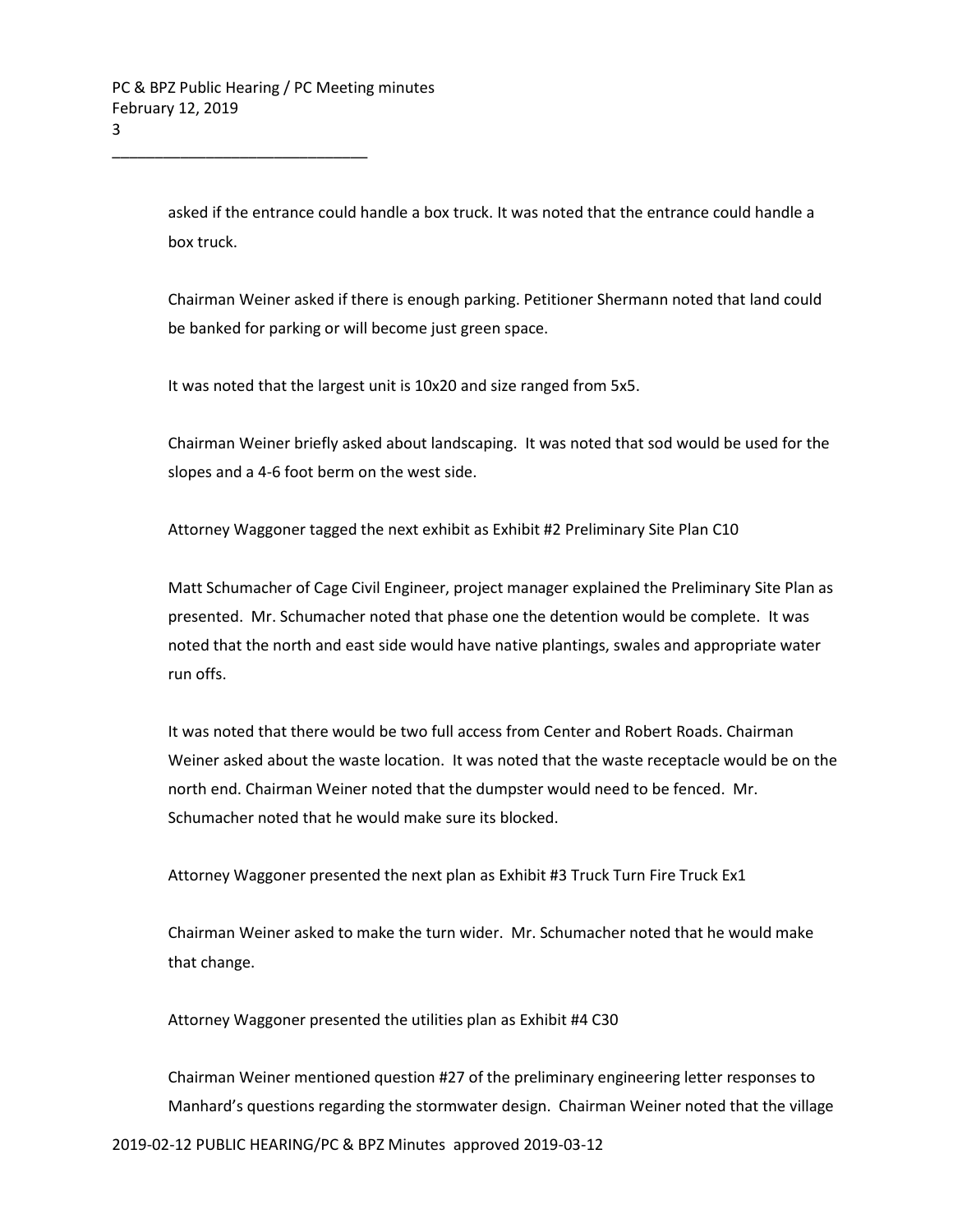would prefer a connection to the southbound existing 18" CMP. The engineer or developer should indicate the preference of the eastbound route over the suggested route.

Attorney Waggoner presented the next plan as Exhibit #5 P101

It was noted that the standard wall packs would be used for lighting. Mr. Schumacher noted that all photometrics would be provided.

There was general discussion regarding the roof line and Chairman Weiner expressed his concern about the flat roof would be viewable by the residents. Member Benson asked if all havoc would be on the roof and suggested screened.

In response to Chairman Weiner, Petitioner Shermann suggested adding pitches to the roof line.

Member Kotarski asked if the plan was to scale . Mr. Thompson replied yes. Member Kotarski questioned the size of the door does not appear to be to scale. Chairman Weiner asked the plans to be redone using a different program to show the accurate scale.

### **IV. PUBLIC COMMENT:**

Chairman Weiner opened the hearing to the public for comment at 8:50 p.m.

Resident Ken Wagner noted that there is a storage facility a couple miles away. Petitioner Shermann noted that his feasibility study indicates this to be within the proper radius and use for his property.

Village Attorney Bateman suggested that Petitioner Shermann's marketing study should be provided for the public to review. In response to the resident, Petitioner Shermann noted that there would be 560 units of mixed sizes.

Resident Bill Simon asked expressed concerns about the hours operations, water off, building lighting and berming height. Petitioner Shermann noted that the facility will not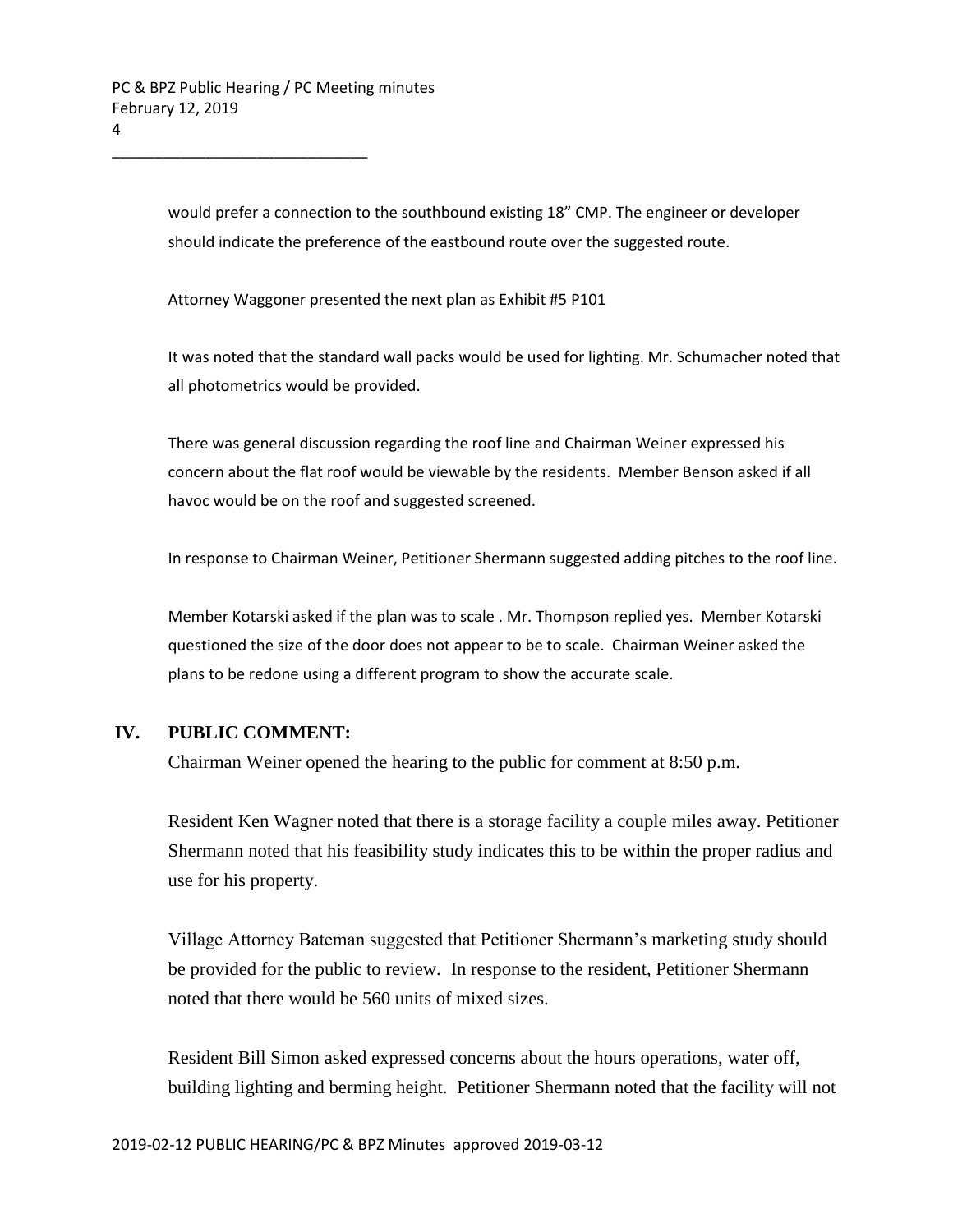be 24 hours/day and that building lighting would be wall packs with the appropriate level of lighting. Resident Simon expressed his concerns with unsafe uses of the units and asked for noise level decibels.

With no further public comments, Chairman Weiner closed public comments portion of the meeting at 9:05 p.m.

## **V. ZBA COMMENTS:**

Member Kotarski expressed his concern with the size of the building that takes up a sizable part of the property. Petitioner Shermann noted that the building will be soften with berms, trees and landscaping.

Member Ashley asked to address the roof line. Mr. Thompson noted that he could design a roof slope to address his concerns.

Attorney Bateman asked the PC if they would be ready to vote on the request or need more time to review the proposed plans.

Member Kotarski expressed concern with the building height accuracy. Chairman Weiner suggested that the plans are redone in a 3D image using a CAD to produce renderings.

Village Attorney Bateman suggested that the PC take a poll vote on the proposed project.

It was noted to have the petitioner provide screens around the units outside from the resident roofline, screens around the roof units, provide renderings of proper elevations and architect options. Chairman Weiner noted that he suggests the petitioner comeback with updates as discussed.

Chairman Weiner asked the members to take a pole vote. It was the consensus of the PC to accept the proposed text and concept as requested. Member Ashley asked for more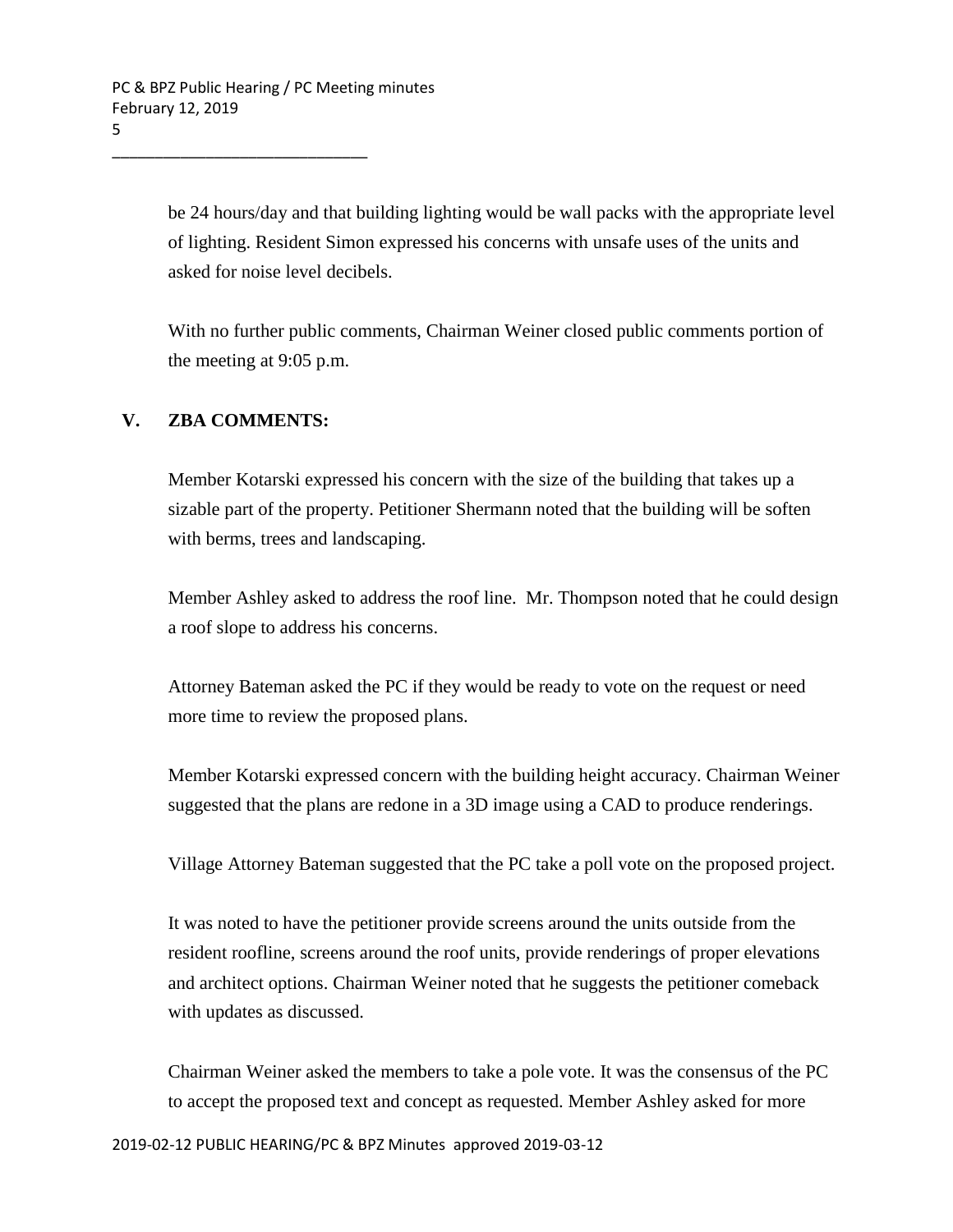details on the concept plan.

Attorney Bateman explained that the PUD preliminary process and noted the final the engineering would be brought back to the Planning Commission, then presented to the Village Board for final approval.

It was suggested to continue the public hearing to a special meeting on Tuesday, March 5 at 8pm.

Motion: Ashley moved, seconded by Benson, to continue the public hearing to Tuesday, March  $5<sup>th</sup>$  at 8pm.

All Ayes – Motion Carried

Public Hearing was closed at6 9:47 p.m.

Motion: Benson moved, seconded by Disclafani at 9:47 p.m. to closed the public hearing. All Ayes – Motion Carried.

### **VI. Call to Order the Planning Commission Meeting**

Chairman Weiner opened the Planning Commission Meeting at 9:48 p.m.

**VII. Consideration of Approval of the Minutes of the January 8, 2019 meeting minutes**

No action – there was no meeting on January 8, 2019 as it was canceled.

#### **VIII. Any and/or All New or Old Business**

Member Kotarski pointed out a correction on the 2019 meeting calendar. Clerk Schroeder duly noted and will correct the calendar accordingly.